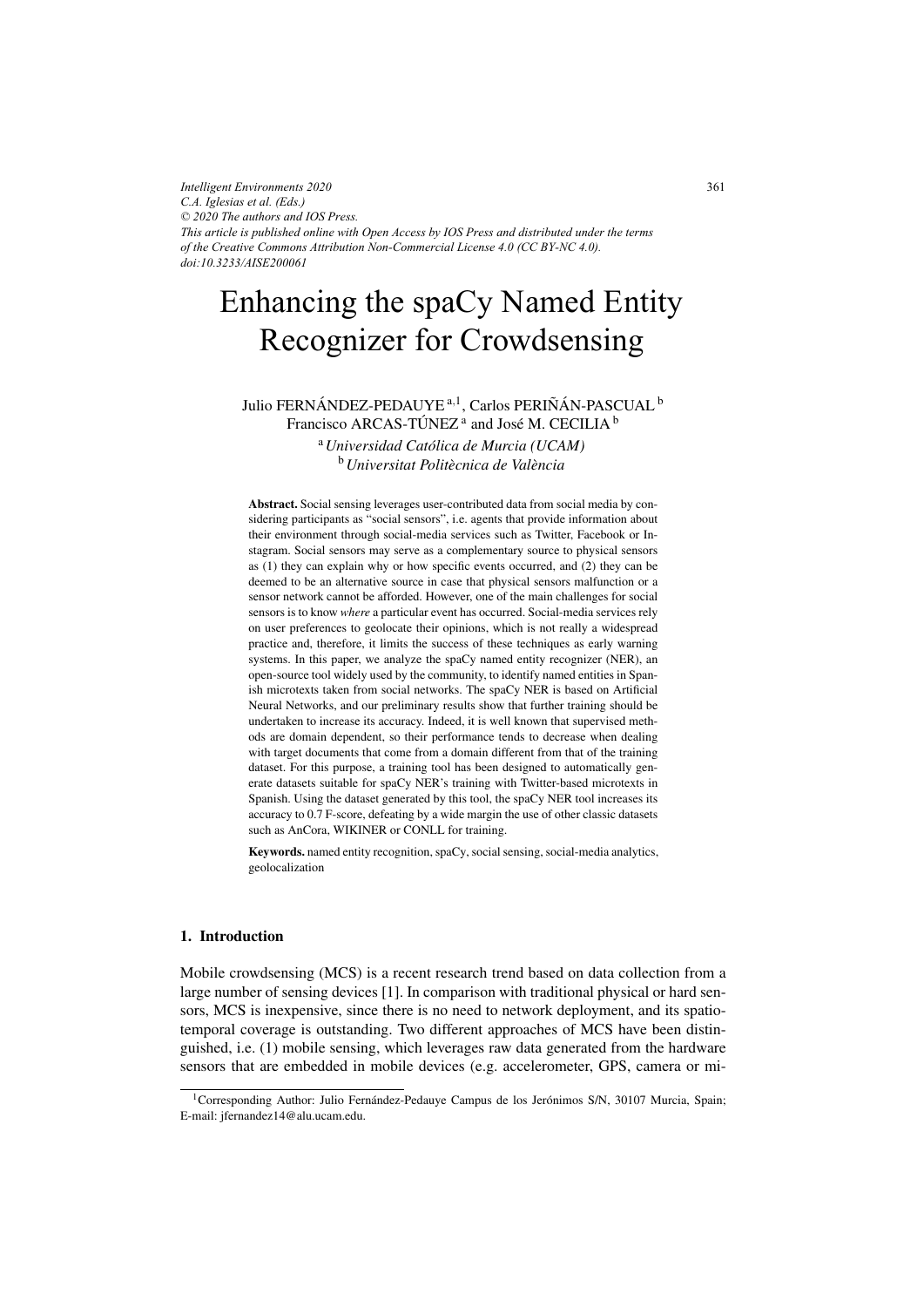crophone, among others), and (2) social sensing (or social networking), which leverages user-contributed data from social media. The latter considers participants as "social sensors", i.e. agents that provide information about their environment through social-media services after the interaction with other agents. Doran et al. [2] highlighted that social sensors may serve as a complementary or an alternative source to physical sensors. Although physical sensors can identify what happened, social sensors can provide an explanation of why or how specific events may happen. Moreover, social sensors can be deemed to be an alternative source in case that physical sensors malfunction or a sensor network cannot be afforded.

There are several challenges to overcome before unleashing all the potential of social sensors [3,4]. One of these challenges has to do with recognizing and extracting exact named entities (a.k.a. Named Entity Recognition, or NER) like Persons, Locations and Organizations. This is actually very useful to mining information from text for answering a given query [5,6]. Several NER approaches have been used in different Natural Language Processing (NLP) frameworks, such as Chainer<sup>2</sup>, CoreNLP<sup>3</sup>, TensorFlow  $4$  or Spacy  $5$ . However, NER procedures are not straightforward to be conducted on texts obtained from social networks, e.g., Twitter [7]. They are usually optimized to deal with long texts that are grammatically correct and their performance degrades due to issues like variability in spelling and presence of grammatically incomplete sentences, which are generally short and noisy. Furthermore, social networks are worldwide and each culture can have different ways of communicating on them, using different languages and even writing in mixed languages with combinations of a wide variety of slang [8]. This dramatically reduces the ability of the NER modules of these frameworks to detect named entities in this context.

The great majority of NER modules of NLP frameworks are based on artificial neural networks (ANNs), which are computing systems vaguely inspired by biological neural networks. ANNs consist of many simple computing units (artificial neurons) organized in sequential layers [9]. Deep Learning (DL) algorithms for developing NER procedures are being particularly successful in this direction (we refer the reader to [10] for an up-to-date review). The success of ANN-based systems are mainly found in the training dataset. There are many NER datasets in the literature. For example, CoNLL [11] was created from newswire articles in four different languages (Spanish, Dutch, English, and German) and focused on four types of named entities - PER (person), LOC (location), ORG (organization) and MISC (miscellaneous). Moreover, AnCora [12] is a multilingual corpus annotated at different linguistic levels consisting of 500,000 words in Catalan (AnCora-Ca) and in Spanish (AnCora-Es). More recently, NER tasks have also been performed on social-media data, e.g. Twitter [13]. Named entities on Twitter are also more variable (e.g. person, company, facility, band, sports team, movie, TV show, etc.), as they are based on user behavior on Twitter. Indeed, a specific workshop is held every year since 2015 for processing noisy user-generated text, such as that found in social media, online reviews, crowdsourced data, web forums, clinical records, and language-learner essays. However, to the best of our knowledge, all tasks related to noisy text are in English and we have not found any Spanish dataset that performs well for

<sup>2</sup>https://chainer.org/

<sup>3</sup>https://stanfordnlp.github.io/CoreNLP/

<sup>4</sup>https://www.tensorflow.org/

<sup>5</sup>https://spacy.io/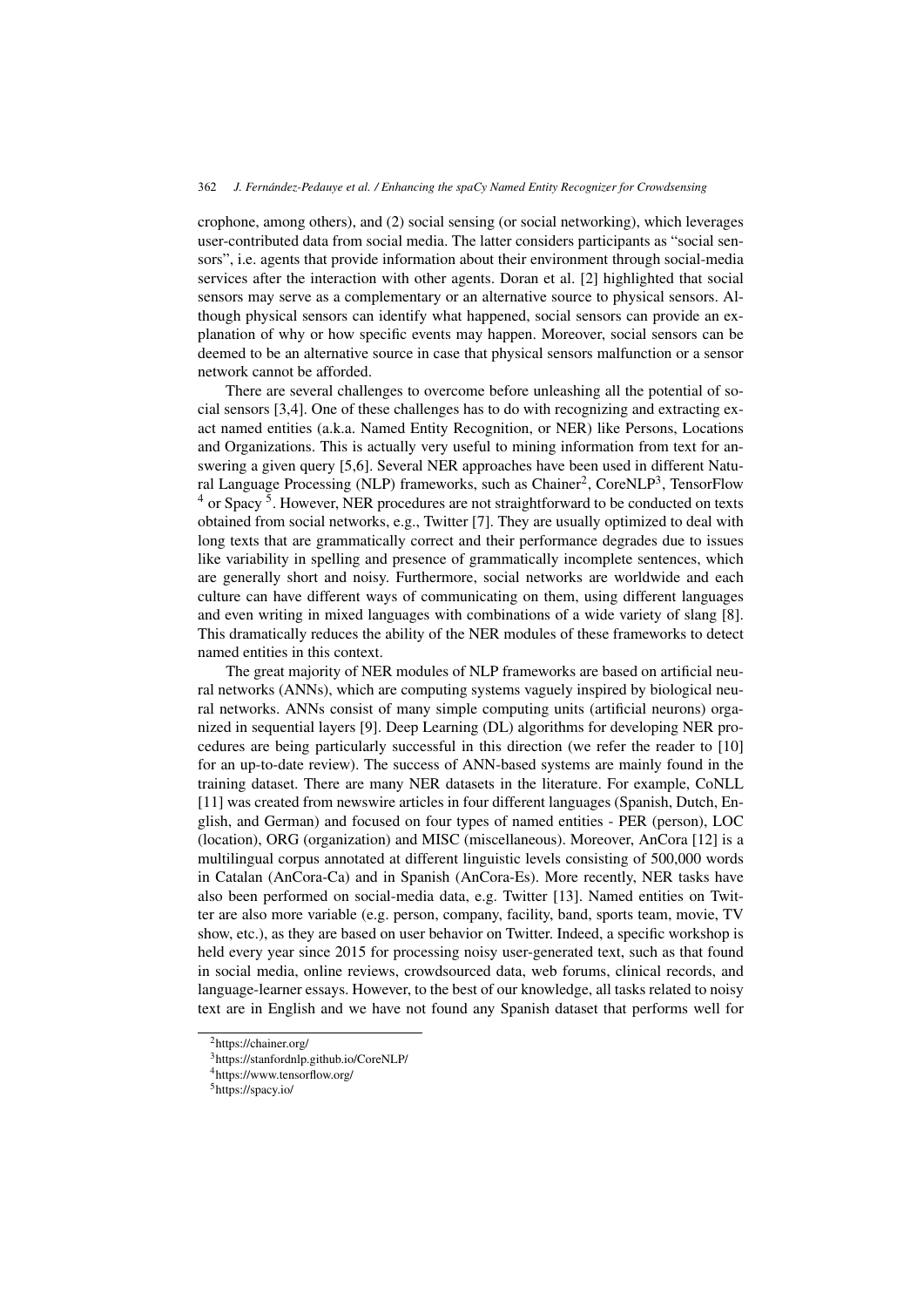training NER modules based on ANNs. In this article, we develop a strategy to train the SpaCy NER module to increase its accuracy when dealing with noisy-generated text obtained from Twitter. First, a dataset is automatically generated from Spanish Wikipedia. Then, the SpaCy NER module is trained with this dataset before an in-depth evaluation is carried out to demonstrate that our solution provides a good framework for Spanish NER with noisy-generated text.

The remainder of this paper is structured as follows. Section 2 introduces the SpaCy NER module, together with a description of the dataset generator and the training procedure. Section 3 presents the evaluation of our model. Section 4 provides some conclusions and directions for future work.

## 2. Method

## *2.1. spaCy Named Entity Recognizer*

spaCy is a free open-source library for NLP, written in Python. It includes several features such as NER, part-of-speech (POS) tagging, and dependency parsing, just to name a few. spaCy provides a statistical NER system, which labels contiguous spans of tokens. The spanish NER model identifies several named entities, including locations, organizations and people. Moreover, programmers can include additional classes to the NER module and update the model with new examples. The statistical model is based on a transition system called BILUO. The action of predicting the transition is structured as follows:

## $EMBED \rightarrow ENCODE \rightarrow ATTEND \rightarrow PREDICT$ .

First, spaCy represents words, looking at their context to recalculate these representations. Then, it creates a summary vector of a sentence based on this contextual representation, compiling everything into a single piece of information in order to predict the next transition. In this process, the first step is the embedding, where four characteristics of each word are used, i.e. it standardizes the string, prefix, suffix, and word shape characteristics (digits replaced by d, lower case characters with w etc.), in a technique known as "hashing trick" or "bloom embeddings".

Once the out-of-context word embeddings are obtained, spaCy includes the neighboring words. In the encoding, a convolutional neural network (CNN) is used to concatenate and reduce the dimensionality of up to four words around each word in each case. In the attend stage, the extraction of characteristics is made by taking into account whether there has been a previously labelled entity and functions of arbitrary characteristics are produced. Finally, the prediction stage uses a multilayer perceptron (MLP) to predict the next action to be taken.

## *2.2. Dataset generation for training*

The spaCy NER module is trained with the AnCora [12] and WikiNER [14] corpora, which are based on Spanish. As mentioned above, the results of NER procedures for social-network microtexts are not very good. This is particularly true for Spanish, where there are less resources such as datasets, NER modules, etc. To improve the accuracy of the spaCy NER model, we have developed a training corpus of 1,647,142 sentences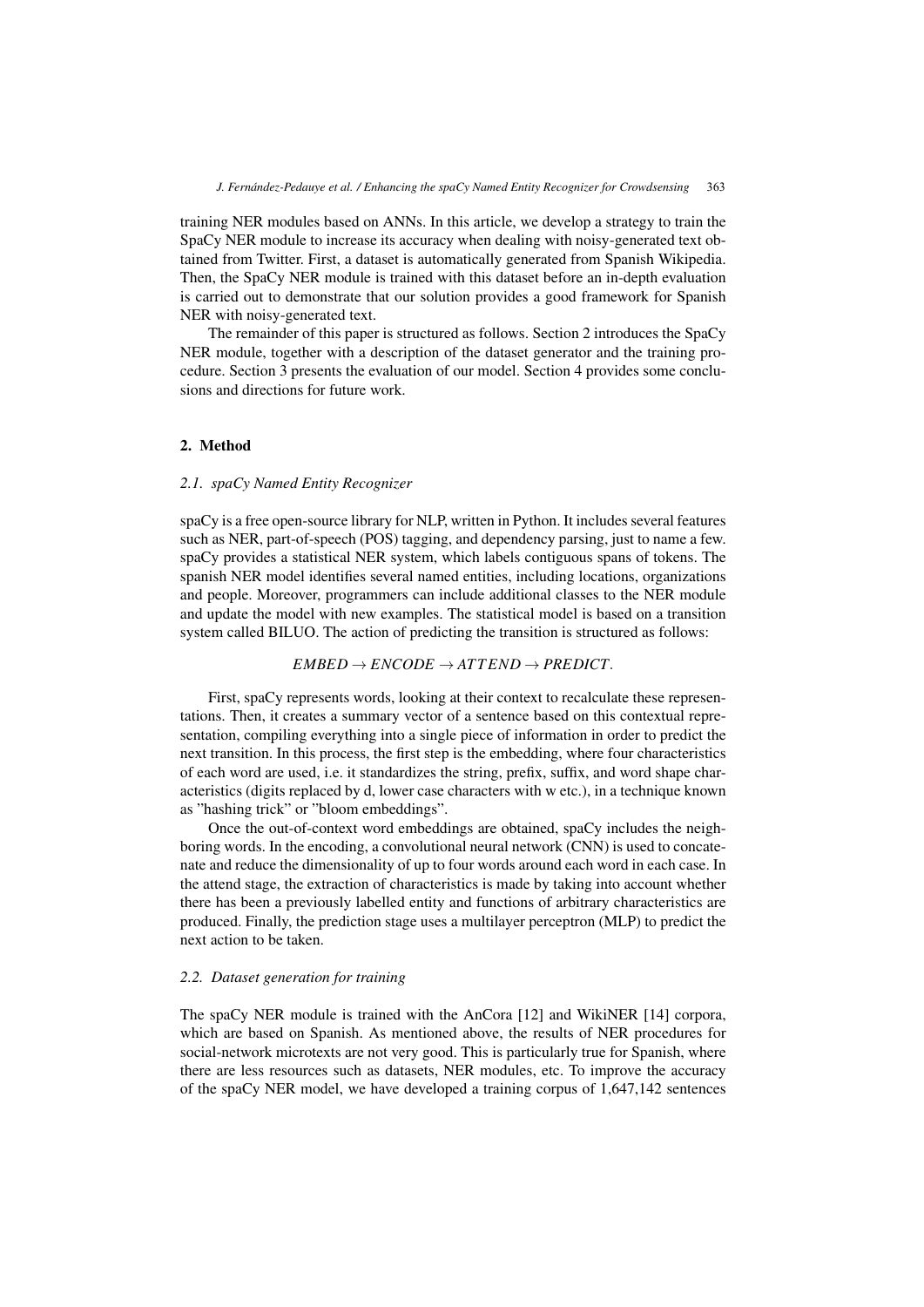(467,126 after balancing) with annotated named entities, including people, places and organizations.

Wikipedia is a free-content encyclopedia with more than 1.5 million articles written by volunteers, texts that may need consensus among contributors and under the possibility of constant review and update. This makes Wikipedia a potential candidate to extract a corpus with thousands of updated phrases every day. Therefore, to achieve this training dataset automatically, an application has been developed to perform the following tasks:

- 1. Read the Spanish Wikipedia data: The application loads Wikipedia sources in XML format. Since the dump files can be several GBs, the scraping procedure must be performed carefully by loading the information in different chunks to avoid memory overflow.
- 2. Storing the information: The information is stored in a relational database, where there is a relationship between articles and the article type. This is important for eventually tagging the information with the targeted named entities.
- 3. Cleaning up the information: Once all the information has been structured in the database, the application proceeds to segment each article into sentences and label the entities found. The correct structuring in a database allows the parallelization and optimization of the process which is translated in a performance improvement.
- 4. Annotation: The annotation is carried out as follows. First, if there is a word that is found in the title of the article, the application assumes it is a noun. In this way, the named entity is tagged with the type of article, which is extracted from the XML Infobox tag. Second, based on the hypertext annotations for the internal reference links that Wikipedia uses to relate articles, we are able to unambiguously extract named entities with the Infobox tag of the article referenced. Finally, a previously trained tagger is used to get the POS tag of each word, where only nouns are selected as candidates. Potential candidates are compared with the titles of articles previously stored in the database; if an article is detected, the named entity is tagged with the associated Infobox tag of the article.
- 5. Removing noise: To avoid introducing noise, phrases that consist of only one entity or phrases below 5 words are discarded.
- 6. Clustering: Once we have the sentences tagged, a clustering of tags is carried out to classify them on the basis of three main tags: person, place and organization.

# *2.3. Training procedure*

The training of the model is performed using the spaCy training tool. In this case, we only train the named-entity detection model, but it would be possible to train others. The corpus is first organized, so that the same amount of samples is maintained for each type of entity. In this way, the model will not be more likely to find one type of entity than another. Moreover, the corpus is then randomly shuffled and, to validate the training, it is separated into  $70-10-20$  % for training, validation and evaluation respectively. Five groups are created using the K-Fold Cross Validation technique to check the stability of the results. Mini-batches are created incrementally and are passed to the model for training. The number of batches will result in the number of iterations for each training session.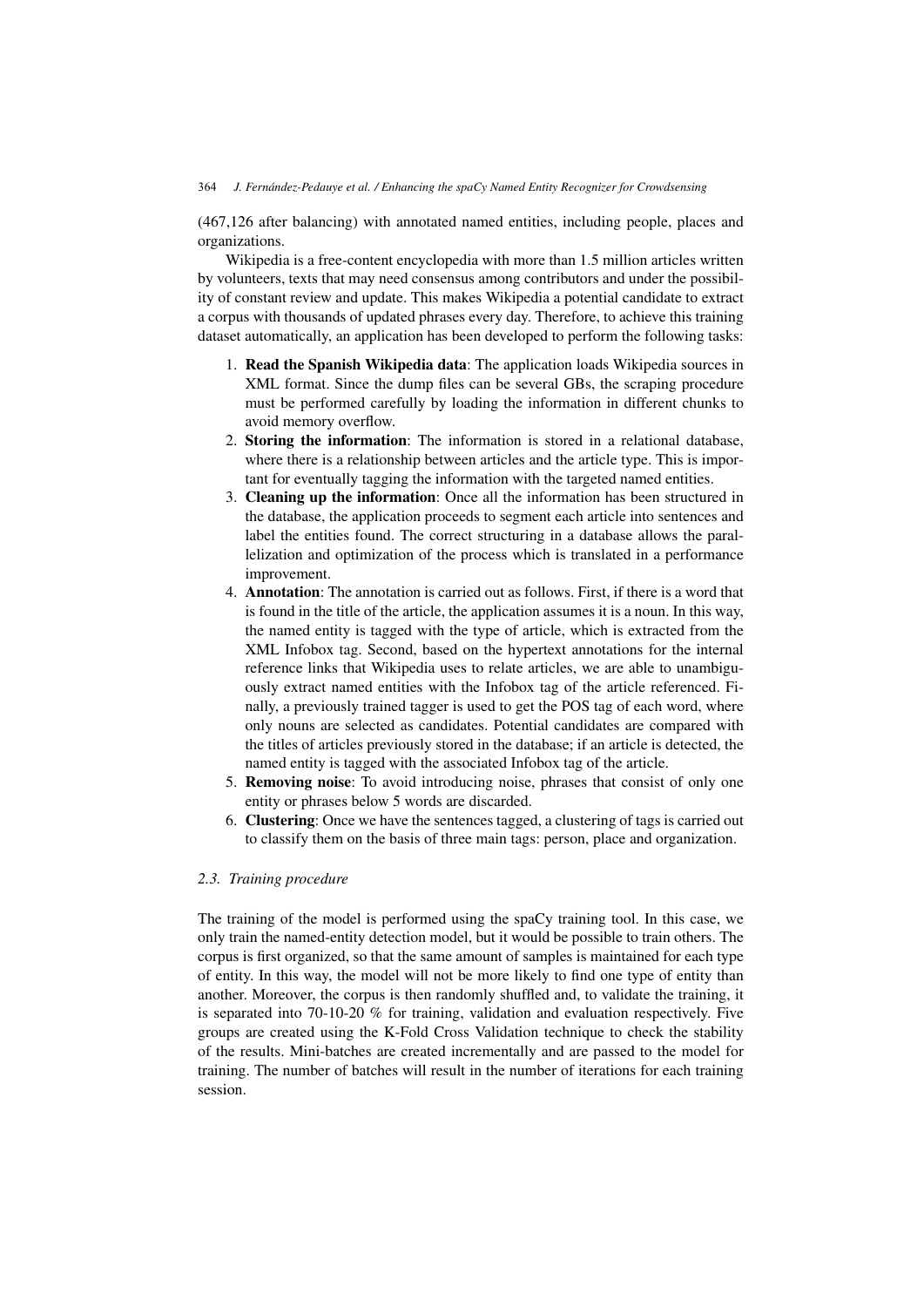In addition to partitioning training into small batches, the dropout hyperparameter must be adjusted, a percentage used in a regularization technique to avoid over-adjusting the model to the training data. This is an efficient and low-cost computational technique in which some nodes (layer outputs) are "dropped" during training; after several tests, we concluded that  $0.1$  (10%) is the most appropriate value for this setting. It is worth highlighting that two different models have been developed, one more oriented to formal texts and the other more oriented to non-formal texts. The model trained for formal texts such as news corresponds to the described above, without any additional change. For the model trained for non-formal texts such as tweets, however, several tests have been carried out in the evaluation, concluding with a combination of phrases with all the text converted to lowercase and phrases with the text as it would be formally written. In this way, the model is able to deal with the language variety found in social networks.

# 3. Evaluation

Table 1 summarizes the datasets that were used for evaluation purposes. It should be noted that some of these datasets were used for both training and evaluation. In these cases, and as explained in the Evaluation section, we didn't use the whole dataset for both tasks, but only 80% of the dataset for training and 20% for evaluation, so that overtraining results could be avoided. We consider AnCora, CONLL 2002 and WiKiNER as the main "gold standards", as occurs in many other NER methods that were evaluated with these datasets. On the other hand, 'Own Corpus' refers to the automatically tagged corpus described in the Method section, and 'Manually tagged Tweets' corresponds to the model that was evaluated with 500 manually annotated tweets in Spanish.

| Corpus                 | Labeling Mode | Data extraction                                                 | Number of sentences            |
|------------------------|---------------|-----------------------------------------------------------------|--------------------------------|
| AnCora <sup>6</sup>    | Manual        | Spanish news wire and a balanced Castilian Spanish corpus (3LB) | 17.376                         |
| <b>CONLL 20027</b>     | Manual        | Spanish news wire articles                                      | 10.224                         |
| WikiNER <sup>8</sup>   | Automated     | Spanish Wikipedia articles                                      | 114.058                        |
| Own Corpus             | Automated     | Spanish Wikipedia articles                                      | 467.126 (1.647.142 unbalanced) |
| Manually tagged Tweets | Manual        | Spanish Tweets                                                  | 500                            |
|                        |               |                                                                 |                                |

Table 1. Dataset description.

Table 2 shows the F-score of the spaCy NER module trained with different datasets to test performance. The F-score considers both the precision  $p$ , which is the number of correct positive results divided by the number of all positive results returned by the classifier, and the recall *r*, which is the number of correct positive results divided by the number of all samples that should have been identified as positive. The F-score is the harmonic mean of  $p$  and  $r$ , where the best score is 1 and the worst is 0. Results indicate that by taking 20% of the data set as evaluation the best results are obtained by Own Corpus, i.e. F-score of 0.93. For AnCora, WIKINER and CONLL 2002, the results decrease to an F-score of 0.83.

For the gold standards AnCora and CONLL 2002, results are rather similar among the different training procedures, i.e. 0.65-0.67. It is noteworthy to highlight that the evaluation has not been carried out with the same dataset that was employed for training. The last row is the Manually tagged Tweets dataset, where the best results are reported for the training with Own Corpus (i.e. F-score of 0.7).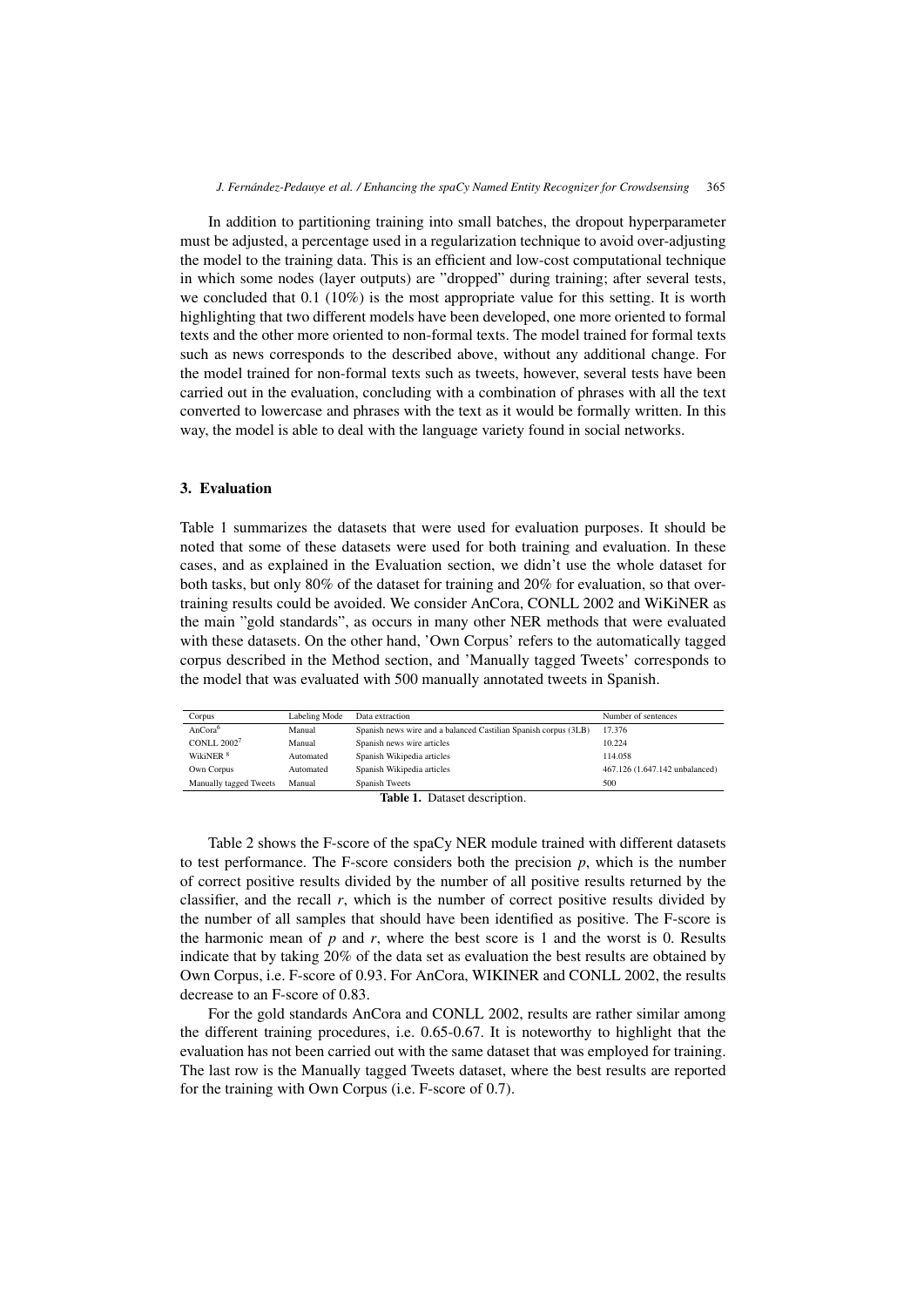| <b>Evaluation</b>      | <b>Training dataset</b>    |            |        |         |            |
|------------------------|----------------------------|------------|--------|---------|------------|
| <b>Set</b>             | $AnCora + WikiNER$ (spaCy) | Own Corpus | AnCora | WikiNER | CONLL 2002 |
| 20% Corpus             | 0.87                       | 0.93       | 0.84   | 0.90    | 0.83       |
| AnCora                 | n.a.                       | 0.65       | n.a.   | 0.63    | 0.67       |
| <b>CONLL 2002</b>      | 0.61                       | 0.60       | 0.66   | 0.60    | n.a.       |
| Manually tagged Tweets | 0.33                       | 0.70       | 0.38   | 0.37    | 0.36       |

Table 2. F-score of the spaCy NER module trained with different combinations of training datasets and evaluated with the evaluation datasets; n.a. means that the score was not available, because the training dataset is the same as the evaluation dataset.

## 4. Conclusions and Future work

The detection of named entities, such as location, persons or organizations, is a fundamental task for the development of effective social-sensing tools. However, social sensors rely on social media information, and this information is generally too noisy and grammatically incorrect, limiting the ability of the NER procedures to recognize correct named entities in this context. In this paper, we have carried out an extensive evaluation of the well-known and open-source spaCy NER module. To increase its accuracy, an application has been proposed to automatically develop a training dataset from Spanish Wikipedia. Our results reveal that training the spaCy NER module with the dataset obtained with our application, the F-score improves to 0.7. We are fully aware that this is a preliminary work that evaluates a well-known NER tool with the aim to increase its accuracy. However, with the recent advances in deep-neural networks, we definitely think this is the way to go for opening new paths in developing effective NER tools.

In the future, we will work on disambiguation procedures that could actually help to provide useful information from social sensors. In addition, integrating rule-based methods into our approach could contribute to deriving the fine-grained semantics of named entities.

## Acknowledgments

This work was partially supported by the Fundación Séneca del Centro de Coordinación de la Investigación de la Región de Murcia under Project 20813/PI/18, and by Spanish Ministry of Science, Innovation and Universities under grant RTI2018-096384-B-I00 and RTC-2017-6389-5.

## References

- [1] B. Guo, Z. Wang, Z. Yu, Y. Wang, N.Y. Yen, R. Huang and X. Zhou, Mobile crowd sensing and computing: The review of an emerging human-powered sensing paradigm, *ACM computing surveys (CSUR)* 48(1) (2015), 1–31.
- [2] D. Doran, K. Severin, S. Gokhale and A. Dagnino, Social media enabled human sensing for smart cities, *AI Communications* 29(1) (2016), 57–75.
- [3] Z. Xu, L. Mei, K.-K.R. Choo, Z. Lv, C. Hu, X. Luo and Y. Liu, Mobile crowd sensing of human-like intelligence using social sensors: A survey, *Neurocomputing* 279 (2018), 3–10.
- [4] D.E. Boubiche, M. Imran, A. Maqsood and M. Shoaib, Mobile crowd sensing–Taxonomy, applications, challenges, and solutions, *Computers in Human Behavior* 101 (2019), 352–370.